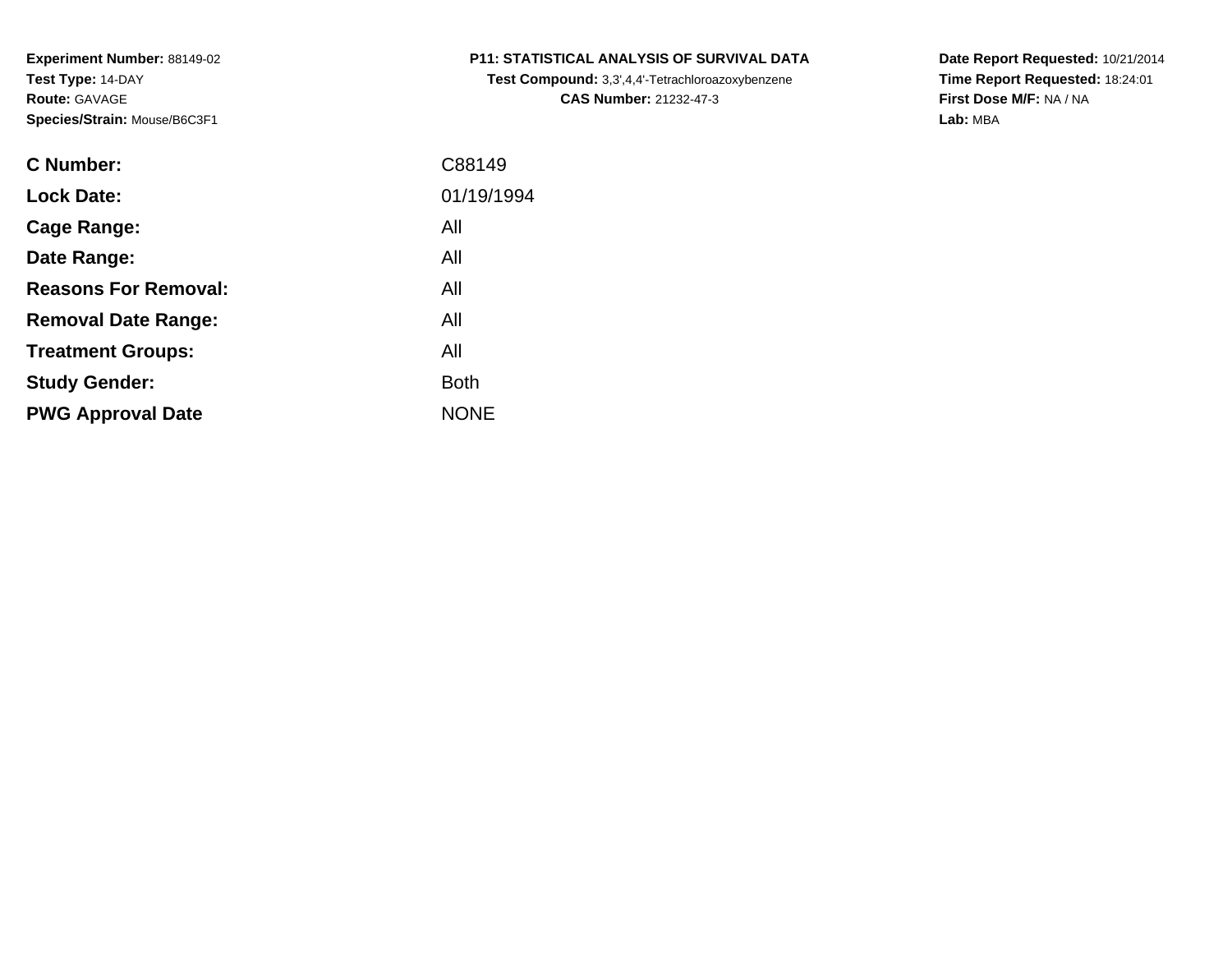## **P11: STATISTICAL ANALYSIS OF SURVIVAL DATA**

**Test Compound:** 3,3',4,4'-Tetrachloroazoxybenzene**CAS Number:** 21232-47-3

**Date Report Requested:** 10/21/2014**Time Report Requested:** 18:24:01**First Dose M/F:** NA / NA**Lab:** MBA

## **Male MOUSEFIRST TERMINAL SACRIFICE AT 17 DAYS**

|                              |                     | INDIVIDUAL SURVIVAL TIMES (DAYS) |                   |  |
|------------------------------|---------------------|----------------------------------|-------------------|--|
| $DOSE = 0$ MG/KG             |                     |                                  |                   |  |
| <b>TOTAL 5</b>               | UNCENSORED DEATHS 0 | CENSORED DEATHS 0                | <b>TERMINAL 5</b> |  |
| <b>UNCENSORED DEATH DAYS</b> |                     |                                  |                   |  |
| none                         |                     |                                  |                   |  |
| <b>CENSORED DEATH DAYS</b>   |                     |                                  |                   |  |
| none                         |                     |                                  |                   |  |
| $DOSE = 1 MG/KG$             |                     |                                  |                   |  |
| <b>TOTAL 5</b>               | UNCENSORED DEATHS 0 | <b>CENSORED DEATHS 0</b>         | <b>TERMINAL 5</b> |  |
| <b>UNCENSORED DEATH DAYS</b> |                     |                                  |                   |  |
| none                         |                     |                                  |                   |  |
| <b>CENSORED DEATH DAYS</b>   |                     |                                  |                   |  |
| none                         |                     |                                  |                   |  |
| $DOSE = 3.2$<br><b>MG/KG</b> |                     |                                  |                   |  |
| <b>TOTAL 5</b>               | UNCENSORED DEATHS 0 | <b>CENSORED DEATHS 0</b>         | <b>TERMINAL 5</b> |  |
| UNCENSORED DEATH DAYS        |                     |                                  |                   |  |
| none                         |                     |                                  |                   |  |
| <b>CENSORED DEATH DAYS</b>   |                     |                                  |                   |  |
| none                         |                     |                                  |                   |  |
| $DOSE = 10 MG/KG$            |                     |                                  |                   |  |
| <b>TOTAL 5</b>               | UNCENSORED DEATHS 0 | <b>CENSORED DEATHS 0</b>         | <b>TERMINAL 5</b> |  |
| <b>UNCENSORED DEATH DAYS</b> |                     |                                  |                   |  |
| none                         |                     |                                  |                   |  |
| <b>CENSORED DEATH DAYS</b>   |                     |                                  |                   |  |
| none                         |                     |                                  |                   |  |

(A) FIRST TERMINAL SACRIFICE

(B) THE FIRST ENTRY IS THE TREND TEST (TARONE, 1975) RESULT. SUBSEQUENT ENTRIES ARE THE RESULTS OF PAIRWISE TESTS (COX, 1972). NEGATIVE TRENDS ARE INDICATED BY "N".

(C) MEAN OF ALL UNCENSORED DEATHS PRIOR TO TERMINAL SACRIFICE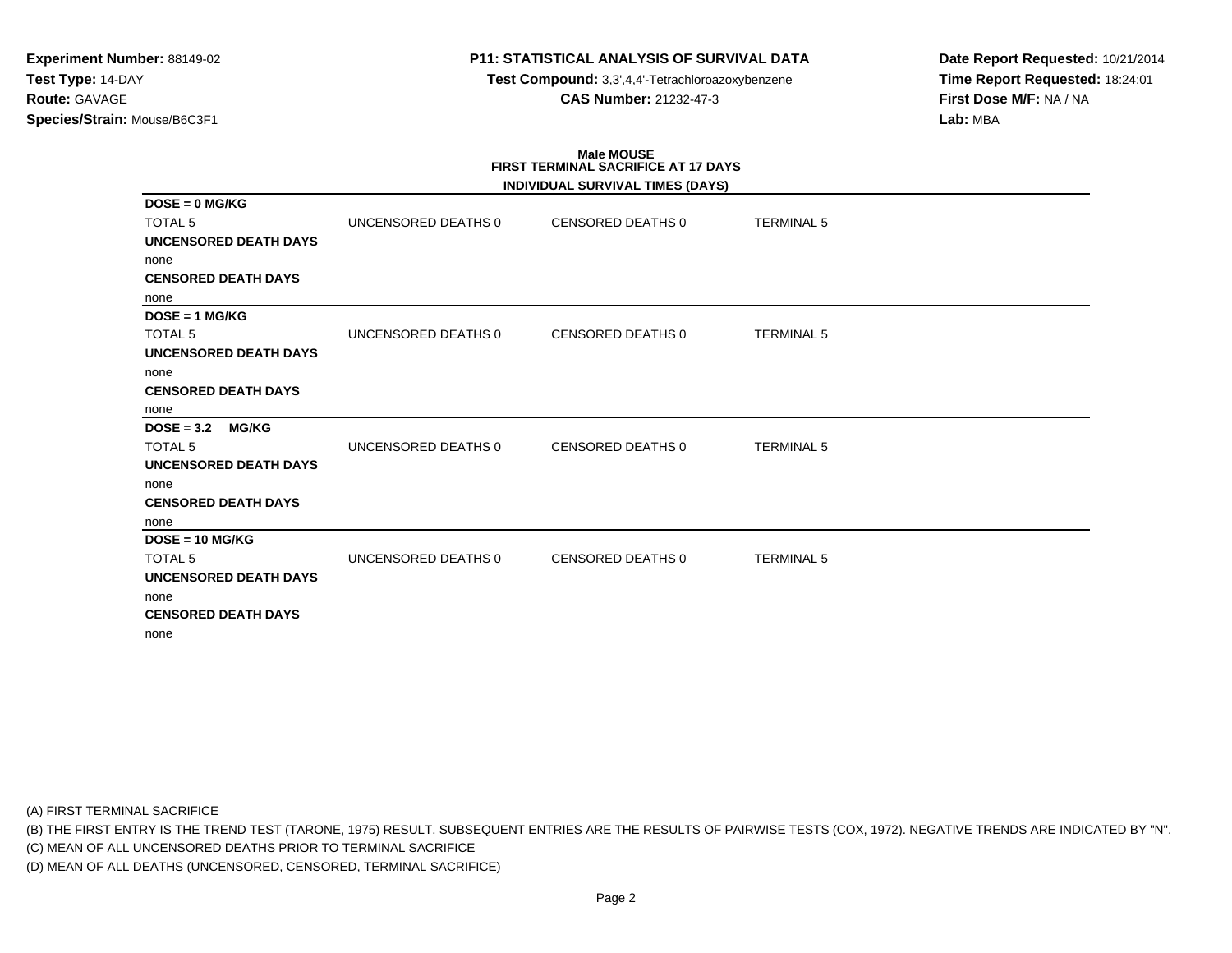## **P11: STATISTICAL ANALYSIS OF SURVIVAL DATA**

**Test Compound:** 3,3',4,4'-Tetrachloroazoxybenzene**CAS Number:** 21232-47-3

**Date Report Requested:** 10/21/2014**Time Report Requested:** 18:24:01**First Dose M/F:** NA / NA**Lab:** MBA

### **Male MOUSE FIRST TERMINAL SACRIFICE AT 17 DAYSINDIVIDUAL SURVIVAL TIMES (DAYS)**

|                            |                              |                     | <b>INDIVIDUAL CONVIVAL TIMED (DATO)</b> |                   |
|----------------------------|------------------------------|---------------------|-----------------------------------------|-------------------|
| $DOSE = 32 MGIKG$          |                              |                     |                                         |                   |
| TOTAL <sub>5</sub>         |                              | UNCENSORED DEATHS 0 | CENSORED DEATHS 0                       | <b>TERMINAL 5</b> |
|                            | <b>UNCENSORED DEATH DAYS</b> |                     |                                         |                   |
| none                       |                              |                     |                                         |                   |
| <b>CENSORED DEATH DAYS</b> |                              |                     |                                         |                   |
| none                       |                              |                     |                                         |                   |
| $DOSE = 100$               | <b>MG/KG</b>                 |                     |                                         |                   |
| TOTAL <sub>5</sub>         |                              | UNCENSORED DEATHS 0 | CENSORED DEATHS 0                       | <b>TERMINAL 5</b> |
|                            | <b>UNCENSORED DEATH DAYS</b> |                     |                                         |                   |
| none                       |                              |                     |                                         |                   |
| <b>CENSORED DEATH DAYS</b> |                              |                     |                                         |                   |
| none                       |                              |                     |                                         |                   |

(A) FIRST TERMINAL SACRIFICE

(B) THE FIRST ENTRY IS THE TREND TEST (TARONE, 1975) RESULT. SUBSEQUENT ENTRIES ARE THE RESULTS OF PAIRWISE TESTS (COX, 1972). NEGATIVE TRENDS ARE INDICATED BY "N".

(C) MEAN OF ALL UNCENSORED DEATHS PRIOR TO TERMINAL SACRIFICE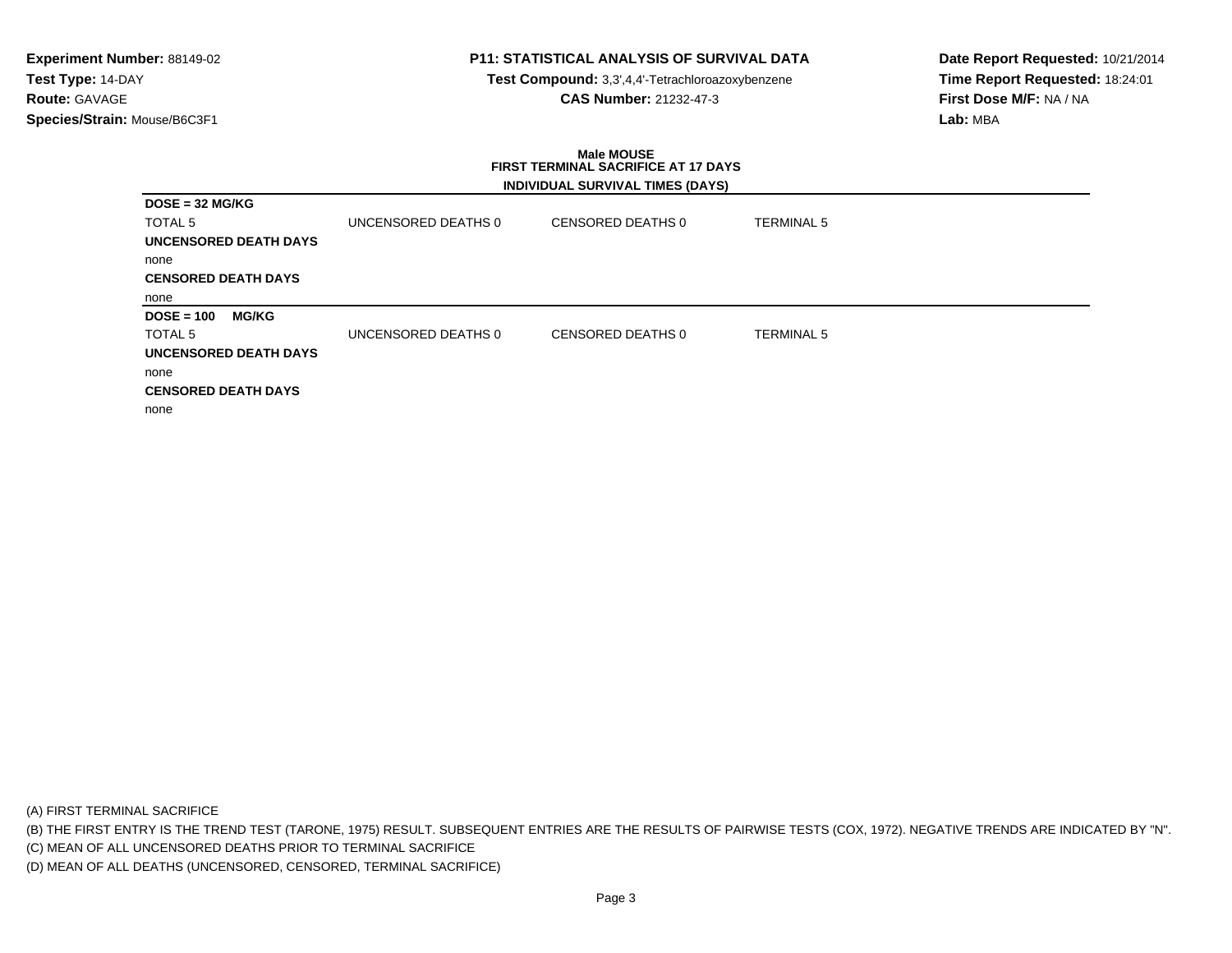### **P11: STATISTICAL ANALYSIS OF SURVIVAL DATA**

**Test Compound:** 3,3',4,4'-Tetrachloroazoxybenzene

**CAS Number:** 21232-47-3

**Date Report Requested:** 10/21/2014**Time Report Requested:** 18:24:01**First Dose M/F:** NA / NA**Lab:** MBA

### **Male MOUSEFIRST TERMINAL SACRIFICE AT 17 DAYS**

### **KAPLAN-MEIER SURVIVAL PROBABILITY ESTIMATES (%)**

| <b>DOSE</b>         |       |       |       |       |       | TIME (DAYS) |       |       |       |       |
|---------------------|-------|-------|-------|-------|-------|-------------|-------|-------|-------|-------|
|                     |       |       | ิค    | 8     | 10    | 12          | 14    | 16    | 18    | 17(A) |
| 0 MG/KG             | 100.0 | 100.0 | 100.0 | 100.0 | 100.0 | 100.0       | 100.0 | 100.0 | 100.0 | 100.0 |
| 1 MG/KG             | 100.0 | 100.0 | 100.0 | 100.0 | 100.0 | 100.0       | 100.0 | 100.0 | 100.0 | 100.0 |
| <b>MG/KG</b><br>3.2 | 100.0 | 100.0 | 100.0 | 100.0 | 100.0 | 100.0       | 100.0 | 100.0 | 100.0 | 100.0 |
| <b>10 MG/KG</b>     | 100.0 | 100.0 | 100.0 | 100.0 | 100.0 | 100.0       | 100.0 | 100.0 | 100.0 | 100.0 |
| 32 MG/KG            | 100.0 | 100.0 | 100.0 | 100.0 | 100.0 | 100.0       | 100.0 | 100.0 | 100.0 | 100.0 |
| <b>MG/KG</b><br>100 | 100.0 | 100.0 | 100.0 | 100.0 | 100.0 | 100.0       | 100.0 | 100.0 | 100.0 | 100.0 |

(A) FIRST TERMINAL SACRIFICE

(B) THE FIRST ENTRY IS THE TREND TEST (TARONE, 1975) RESULT. SUBSEQUENT ENTRIES ARE THE RESULTS OF PAIRWISE TESTS (COX, 1972). NEGATIVE TRENDS ARE INDICATED BY "N".

(C) MEAN OF ALL UNCENSORED DEATHS PRIOR TO TERMINAL SACRIFICE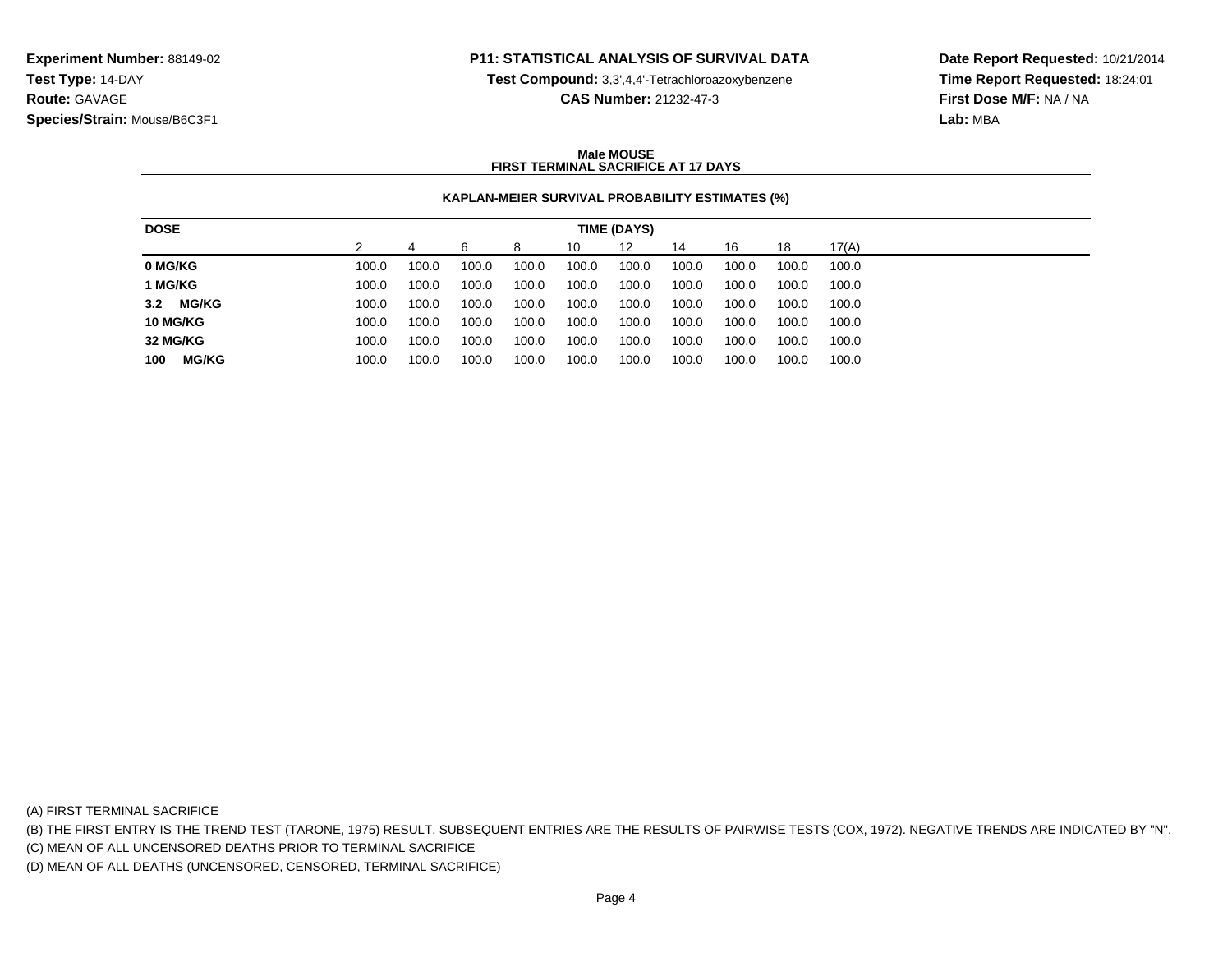## **P11: STATISTICAL ANALYSIS OF SURVIVAL DATA**

**Test Compound:** 3,3',4,4'-Tetrachloroazoxybenzene

**CAS Number:** 21232-47-3

**Date Report Requested:** 10/21/2014**Time Report Requested:** 18:24:01**First Dose M/F:** NA / NA**Lab:** MBA

### **Male MOUSEFIRST TERMINAL SACRIFICE AT 17 DAYS**

### **SURVIVAL SUMMARY STATISTICS**

| <b>DOSE</b>                           | 0 MG/KG  | 1 MG/KG | <b>MG/KG</b><br>3.2 | <b>10 MG/KG</b>    |  |
|---------------------------------------|----------|---------|---------------------|--------------------|--|
| SURVIVAL AT END OF STUDY              | 100.0%   | 100.0%  | 100.0%              | 100.0%             |  |
| (KAPLAN-MEIER)                        |          |         |                     |                    |  |
| <b>SIGNIFICANCE (B)</b>               | $\cdots$ | -----   | $\cdots$            | ------             |  |
| (LIFE TABLE)                          |          |         |                     |                    |  |
| <b>MEAN DAY OF NATURAL DEATHS (C)</b> |          |         |                     |                    |  |
| (STANDARD ERROR)                      | (.)      |         | $\left( . \right)$  | $\left( . \right)$ |  |
| <b>MEAN LIFE SPAN (D)</b>             | 17.0     | 17.0    | 17.0                | 17.0               |  |
| (STANDARD ERROR)                      | (0.0)    | (0.0)   | (0.0)               | (0.0)              |  |

(A) FIRST TERMINAL SACRIFICE

(B) THE FIRST ENTRY IS THE TREND TEST (TARONE, 1975) RESULT. SUBSEQUENT ENTRIES ARE THE RESULTS OF PAIRWISE TESTS (COX, 1972). NEGATIVE TRENDS ARE INDICATED BY "N".

(C) MEAN OF ALL UNCENSORED DEATHS PRIOR TO TERMINAL SACRIFICE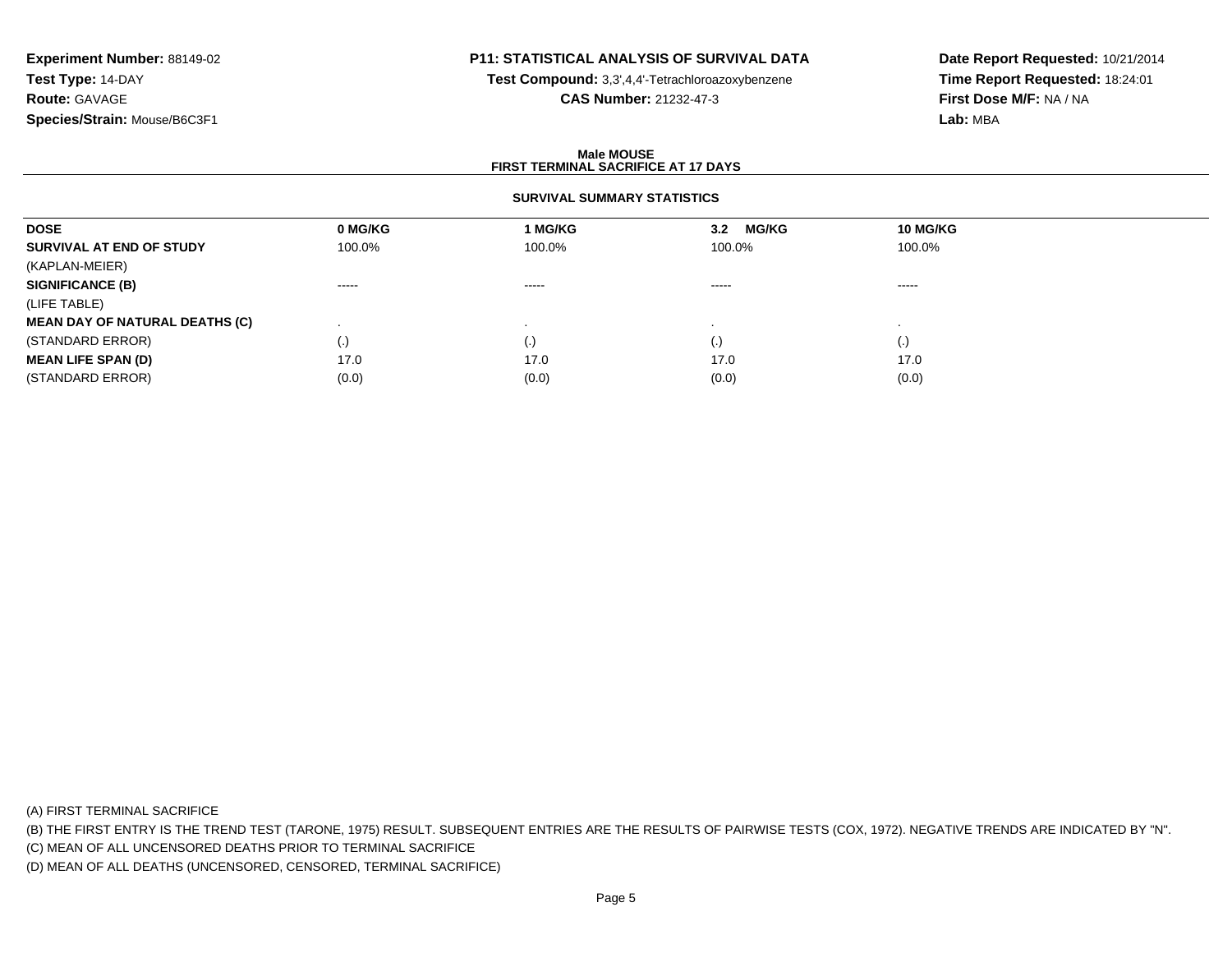## **P11: STATISTICAL ANALYSIS OF SURVIVAL DATA**

**Test Compound:** 3,3',4,4'-Tetrachloroazoxybenzene

**CAS Number:** 21232-47-3

**Date Report Requested:** 10/21/2014**Time Report Requested:** 18:24:01**First Dose M/F:** NA / NA**Lab:** MBA

### **Male MOUSEFIRST TERMINAL SACRIFICE AT 17 DAYS**

### **SURVIVAL SUMMARY STATISTICS**

| <b>DOSE</b>                           | 32 MG/KG           | <b>MG/KG</b><br>100 |
|---------------------------------------|--------------------|---------------------|
| SURVIVAL AT END OF STUDY              | 100.0%             | 100.0%              |
| (KAPLAN-MEIER)                        |                    |                     |
| <b>SIGNIFICANCE (B)</b>               | $\cdots$           | $\cdots$            |
| (LIFE TABLE)                          |                    |                     |
| <b>MEAN DAY OF NATURAL DEATHS (C)</b> |                    |                     |
| (STANDARD ERROR)                      | $\left( . \right)$ | (.)                 |
| <b>MEAN LIFE SPAN (D)</b>             | 17.0               | 17.0                |
| (STANDARD ERROR)                      | (0.0)              | (0.0)               |

(A) FIRST TERMINAL SACRIFICE

(B) THE FIRST ENTRY IS THE TREND TEST (TARONE, 1975) RESULT. SUBSEQUENT ENTRIES ARE THE RESULTS OF PAIRWISE TESTS (COX, 1972). NEGATIVE TRENDS ARE INDICATED BY "N".

(C) MEAN OF ALL UNCENSORED DEATHS PRIOR TO TERMINAL SACRIFICE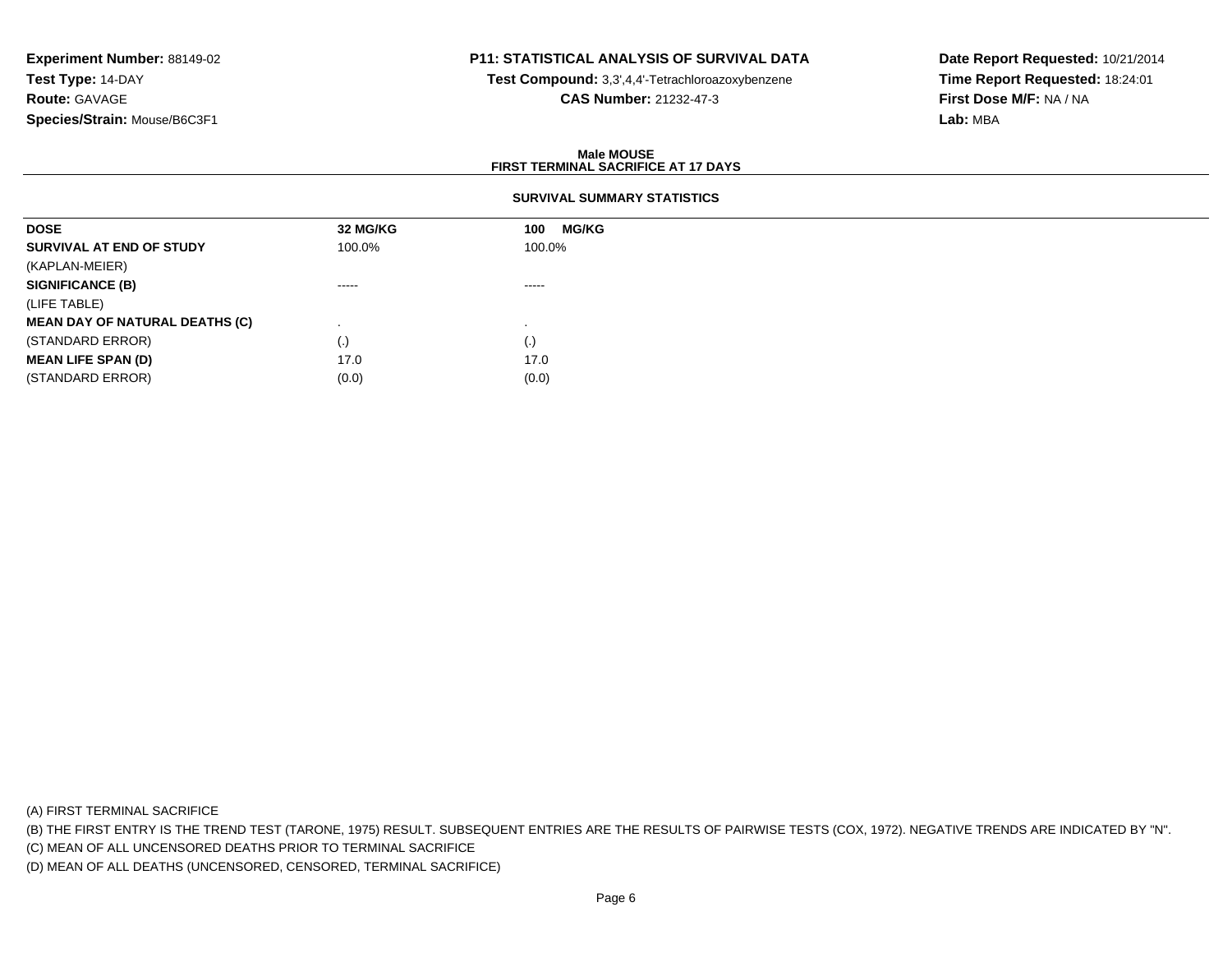## **P11: STATISTICAL ANALYSIS OF SURVIVAL DATA**

**Test Compound:** 3,3',4,4'-Tetrachloroazoxybenzene**CAS Number:** 21232-47-3

**Date Report Requested:** 10/21/2014**Time Report Requested:** 18:24:01**First Dose M/F:** NA / NA**Lab:** MBA

# **Female MOUSE FIRST TERMINAL SACRIFICE AT 17 DAYS**

|                              |                     | INDIVIDUAL SURVIVAL TIMES (DAYS) |                   |  |
|------------------------------|---------------------|----------------------------------|-------------------|--|
| $DOSE = 0$ MG/KG             |                     |                                  |                   |  |
| <b>TOTAL 5</b>               | UNCENSORED DEATHS 0 | CENSORED DEATHS 0                | <b>TERMINAL 5</b> |  |
| <b>UNCENSORED DEATH DAYS</b> |                     |                                  |                   |  |
| none                         |                     |                                  |                   |  |
| <b>CENSORED DEATH DAYS</b>   |                     |                                  |                   |  |
| none                         |                     |                                  |                   |  |
| $DOSE = 1 MG/KG$             |                     |                                  |                   |  |
| <b>TOTAL 5</b>               | UNCENSORED DEATHS 0 | <b>CENSORED DEATHS 0</b>         | <b>TERMINAL 5</b> |  |
| <b>UNCENSORED DEATH DAYS</b> |                     |                                  |                   |  |
| none                         |                     |                                  |                   |  |
| <b>CENSORED DEATH DAYS</b>   |                     |                                  |                   |  |
| none                         |                     |                                  |                   |  |
| $DOSE = 3.2$<br><b>MG/KG</b> |                     |                                  |                   |  |
| <b>TOTAL 5</b>               | UNCENSORED DEATHS 0 | <b>CENSORED DEATHS 0</b>         | <b>TERMINAL 5</b> |  |
| <b>UNCENSORED DEATH DAYS</b> |                     |                                  |                   |  |
| none                         |                     |                                  |                   |  |
| <b>CENSORED DEATH DAYS</b>   |                     |                                  |                   |  |
| none                         |                     |                                  |                   |  |
| $DOSE = 10 MGIKG$            |                     |                                  |                   |  |
| TOTAL <sub>5</sub>           | UNCENSORED DEATHS 0 | <b>CENSORED DEATHS 0</b>         | <b>TERMINAL 5</b> |  |
| <b>UNCENSORED DEATH DAYS</b> |                     |                                  |                   |  |
| none                         |                     |                                  |                   |  |
| <b>CENSORED DEATH DAYS</b>   |                     |                                  |                   |  |
| none                         |                     |                                  |                   |  |

(A) FIRST TERMINAL SACRIFICE

(B) THE FIRST ENTRY IS THE TREND TEST (TARONE, 1975) RESULT. SUBSEQUENT ENTRIES ARE THE RESULTS OF PAIRWISE TESTS (COX, 1972). NEGATIVE TRENDS ARE INDICATED BY "N".

(C) MEAN OF ALL UNCENSORED DEATHS PRIOR TO TERMINAL SACRIFICE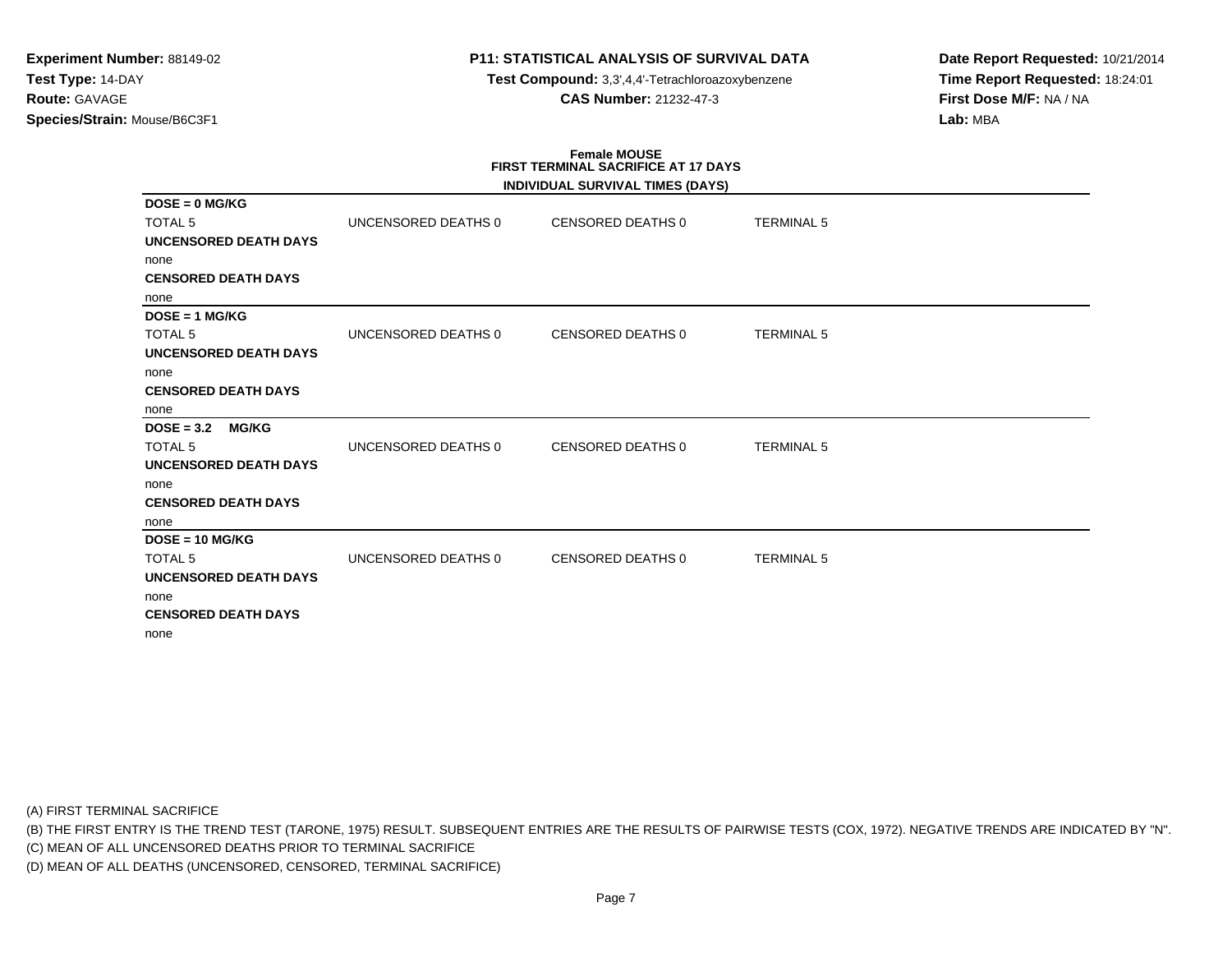## **P11: STATISTICAL ANALYSIS OF SURVIVAL DATA**

**Test Compound:** 3,3',4,4'-Tetrachloroazoxybenzene**CAS Number:** 21232-47-3

**Date Report Requested:** 10/21/2014**Time Report Requested:** 18:24:01**First Dose M/F:** NA / NA**Lab:** MBA

### **Female MOUSE FIRST TERMINAL SACRIFICE AT 17 DAYSINDIVIDUAL SURVIVAL TIMES (DAYS)**

|                              |              |                     | 111211122722211117721111122121121 |                   |
|------------------------------|--------------|---------------------|-----------------------------------|-------------------|
| $DOSE = 32 MG/KG$            |              |                     |                                   |                   |
| TOTAL <sub>5</sub>           |              | UNCENSORED DEATHS 0 | CENSORED DEATHS 0                 | <b>TERMINAL 5</b> |
| UNCENSORED DEATH DAYS        |              |                     |                                   |                   |
| none                         |              |                     |                                   |                   |
| <b>CENSORED DEATH DAYS</b>   |              |                     |                                   |                   |
| none                         |              |                     |                                   |                   |
| $DOSE = 100$                 | <b>MG/KG</b> |                     |                                   |                   |
| TOTAL <sub>5</sub>           |              | UNCENSORED DEATHS 0 | CENSORED DEATHS 0                 | <b>TERMINAL 5</b> |
| <b>UNCENSORED DEATH DAYS</b> |              |                     |                                   |                   |
| none                         |              |                     |                                   |                   |
| <b>CENSORED DEATH DAYS</b>   |              |                     |                                   |                   |
| none                         |              |                     |                                   |                   |

(A) FIRST TERMINAL SACRIFICE

(B) THE FIRST ENTRY IS THE TREND TEST (TARONE, 1975) RESULT. SUBSEQUENT ENTRIES ARE THE RESULTS OF PAIRWISE TESTS (COX, 1972). NEGATIVE TRENDS ARE INDICATED BY "N".

(C) MEAN OF ALL UNCENSORED DEATHS PRIOR TO TERMINAL SACRIFICE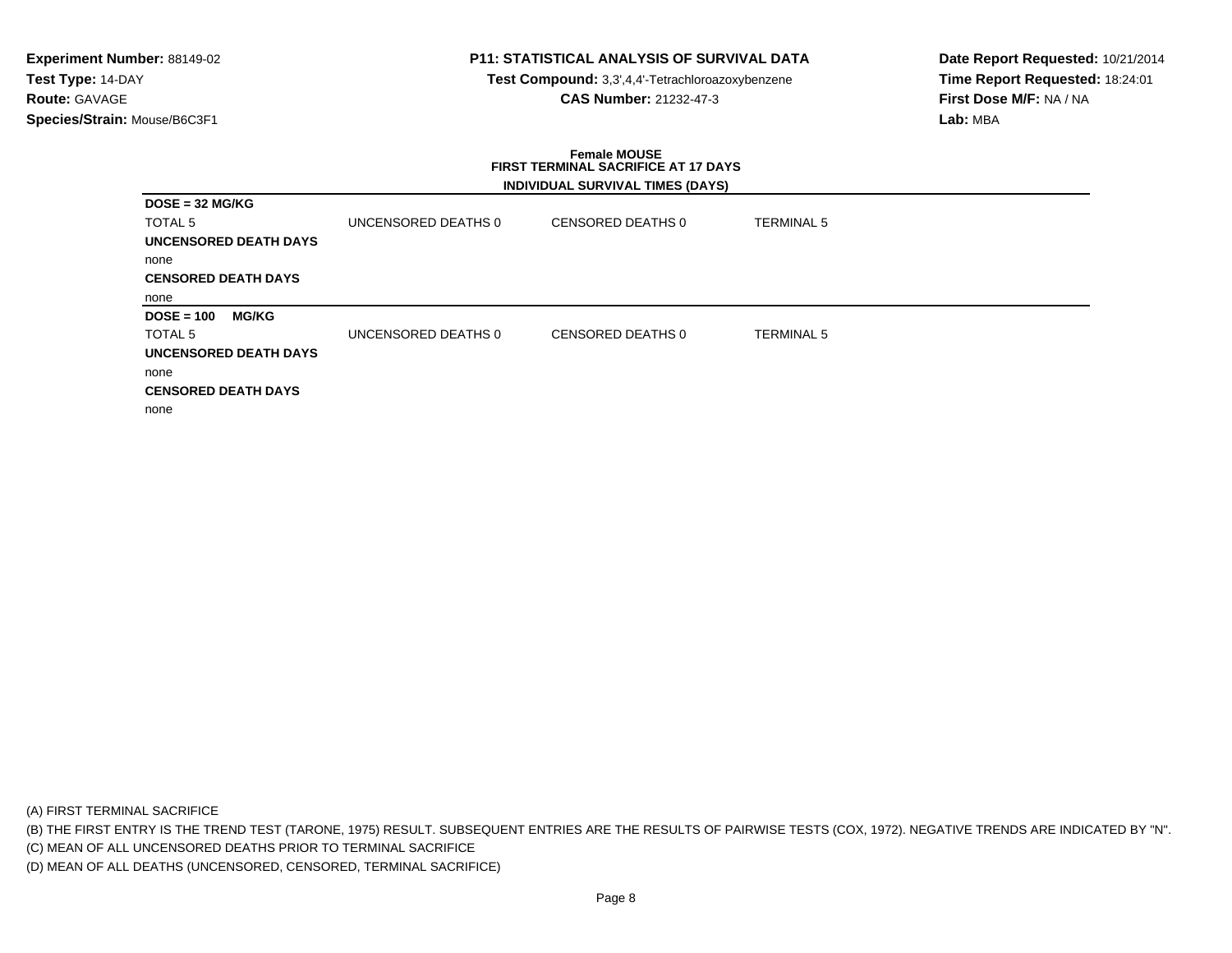### **P11: STATISTICAL ANALYSIS OF SURVIVAL DATA**

**Test Compound:** 3,3',4,4'-Tetrachloroazoxybenzene

**CAS Number:** 21232-47-3

**Date Report Requested:** 10/21/2014**Time Report Requested:** 18:24:01**First Dose M/F:** NA / NA**Lab:** MBA

### **Female MOUSEFIRST TERMINAL SACRIFICE AT 17 DAYS**

### **KAPLAN-MEIER SURVIVAL PROBABILITY ESTIMATES (%)**

| <b>DOSE</b>         |       |       |       |       |       | TIME (DAYS) |       |       |       |       |
|---------------------|-------|-------|-------|-------|-------|-------------|-------|-------|-------|-------|
|                     |       |       | ิค    | 8     | 10    | 12          | 14    | 16    | 18    | 17(A) |
| 0 MG/KG             | 100.0 | 100.0 | 100.0 | 100.0 | 100.0 | 100.0       | 100.0 | 100.0 | 100.0 | 100.0 |
| 1 MG/KG             | 100.0 | 100.0 | 100.0 | 100.0 | 100.0 | 100.0       | 100.0 | 100.0 | 100.0 | 100.0 |
| <b>MG/KG</b><br>3.2 | 100.0 | 100.0 | 100.0 | 100.0 | 100.0 | 100.0       | 100.0 | 100.0 | 100.0 | 100.0 |
| <b>10 MG/KG</b>     | 100.0 | 100.0 | 100.0 | 100.0 | 100.0 | 100.0       | 100.0 | 100.0 | 100.0 | 100.0 |
| 32 MG/KG            | 100.0 | 100.0 | 100.0 | 100.0 | 100.0 | 100.0       | 100.0 | 100.0 | 100.0 | 100.0 |
| <b>MG/KG</b><br>100 | 100.0 | 100.0 | 100.0 | 100.0 | 100.0 | 100.0       | 100.0 | 100.0 | 100.0 | 100.0 |

(A) FIRST TERMINAL SACRIFICE

(B) THE FIRST ENTRY IS THE TREND TEST (TARONE, 1975) RESULT. SUBSEQUENT ENTRIES ARE THE RESULTS OF PAIRWISE TESTS (COX, 1972). NEGATIVE TRENDS ARE INDICATED BY "N".

(C) MEAN OF ALL UNCENSORED DEATHS PRIOR TO TERMINAL SACRIFICE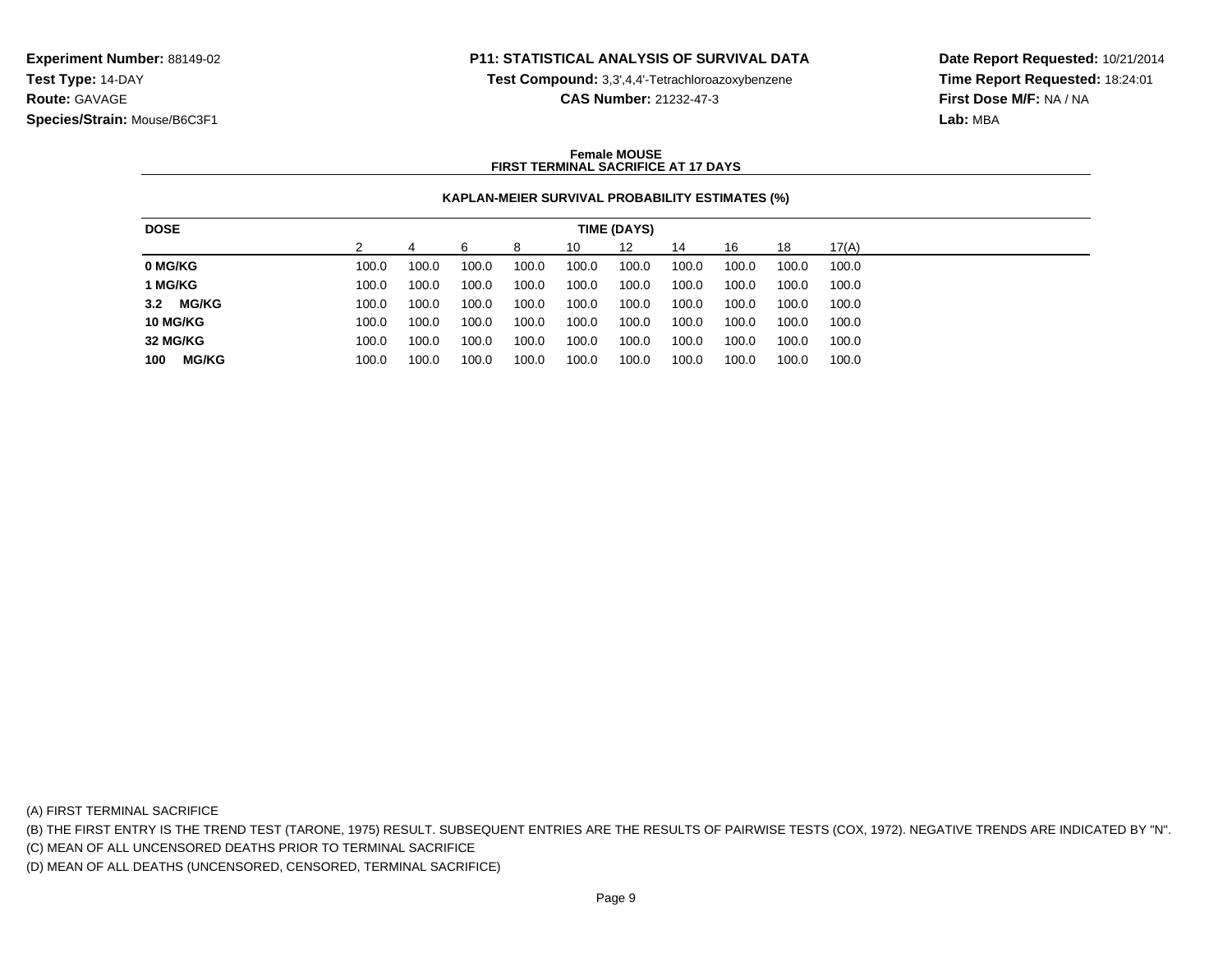## **P11: STATISTICAL ANALYSIS OF SURVIVAL DATA**

**Test Compound:** 3,3',4,4'-Tetrachloroazoxybenzene

**CAS Number:** 21232-47-3

**Date Report Requested:** 10/21/2014**Time Report Requested:** 18:24:01**First Dose M/F:** NA / NA**Lab:** MBA

### **Female MOUSEFIRST TERMINAL SACRIFICE AT 17 DAYS**

### **SURVIVAL SUMMARY STATISTICS**

| <b>DOSE</b>                           | 0 MG/KG | 1 MG/KG   | <b>MG/KG</b><br>3.2 | 10 MG/KG           |  |
|---------------------------------------|---------|-----------|---------------------|--------------------|--|
| SURVIVAL AT END OF STUDY              | 100.0%  | 100.0%    | 100.0%              | 100.0%             |  |
| (KAPLAN-MEIER)                        |         |           |                     |                    |  |
| <b>SIGNIFICANCE (B)</b>               | ------  | ------    | $\cdots$            | -----              |  |
| (LIFE TABLE)                          |         |           |                     |                    |  |
| <b>MEAN DAY OF NATURAL DEATHS (C)</b> |         |           |                     |                    |  |
| (STANDARD ERROR)                      | (.)     | $\cdot$ , | $\left( . \right)$  | $\left( . \right)$ |  |
| <b>MEAN LIFE SPAN (D)</b>             | 17.0    | 17.0      | 17.0                | 17.0               |  |
| (STANDARD ERROR)                      | (0.0)   | (0.0)     | (0.0)               | (0.0)              |  |

(A) FIRST TERMINAL SACRIFICE

(B) THE FIRST ENTRY IS THE TREND TEST (TARONE, 1975) RESULT. SUBSEQUENT ENTRIES ARE THE RESULTS OF PAIRWISE TESTS (COX, 1972). NEGATIVE TRENDS ARE INDICATED BY "N".

(C) MEAN OF ALL UNCENSORED DEATHS PRIOR TO TERMINAL SACRIFICE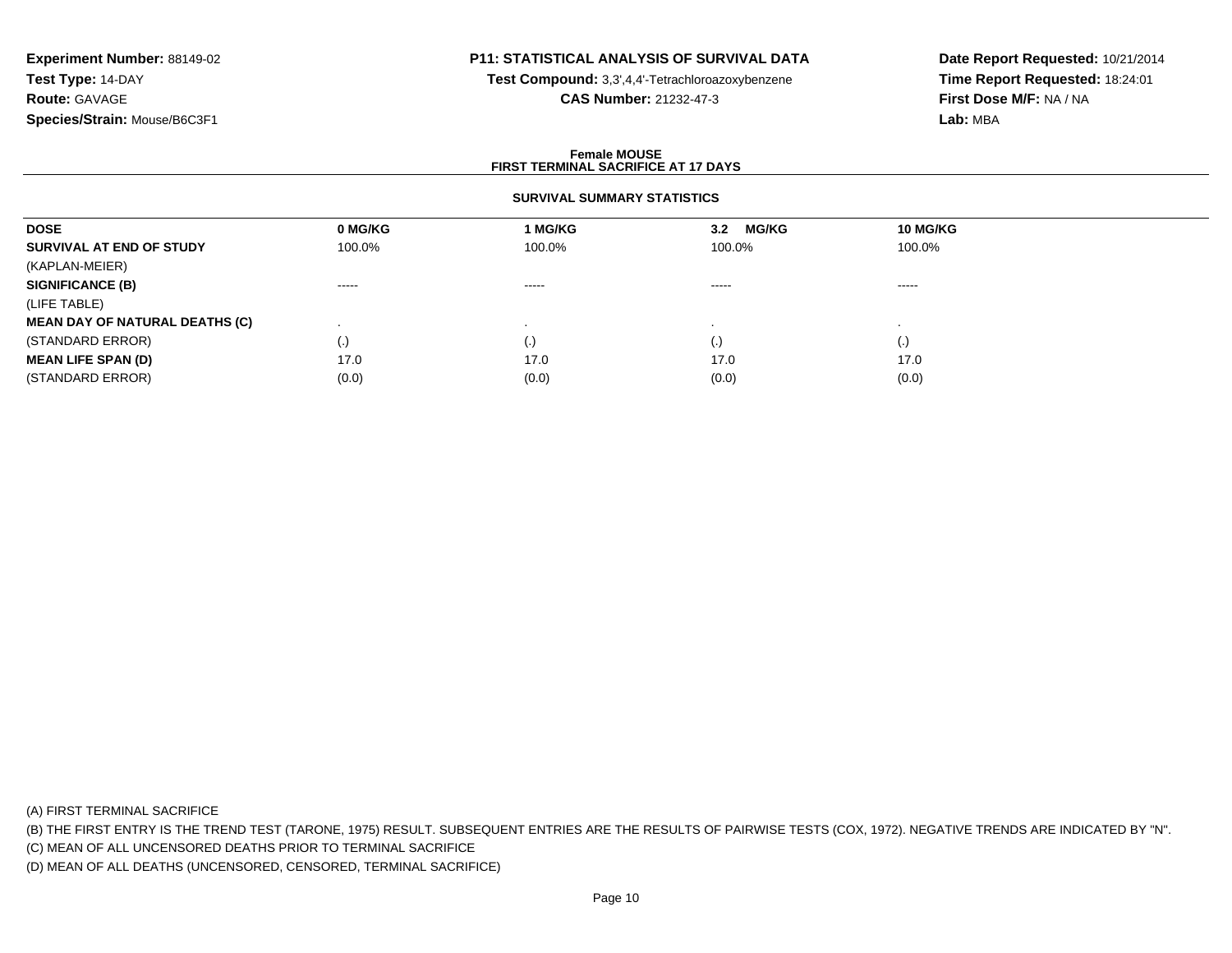## **P11: STATISTICAL ANALYSIS OF SURVIVAL DATA**

**Test Compound:** 3,3',4,4'-Tetrachloroazoxybenzene

**CAS Number:** 21232-47-3

**Date Report Requested:** 10/21/2014**Time Report Requested:** 18:24:01**First Dose M/F:** NA / NA**Lab:** MBA

### **Female MOUSEFIRST TERMINAL SACRIFICE AT 17 DAYS**

### **SURVIVAL SUMMARY STATISTICS**

| 32 MG/KG | <b>MG/KG</b><br>100 |
|----------|---------------------|
| 100.0%   | 100.0%              |
|          |                     |
| $\cdots$ | -----               |
|          |                     |
|          |                     |
| (.)      | (.)                 |
| 17.0     | 17.0                |
| (0.0)    | (0.0)               |
|          |                     |

(A) FIRST TERMINAL SACRIFICE

(B) THE FIRST ENTRY IS THE TREND TEST (TARONE, 1975) RESULT. SUBSEQUENT ENTRIES ARE THE RESULTS OF PAIRWISE TESTS (COX, 1972). NEGATIVE TRENDS ARE INDICATED BY "N".

(C) MEAN OF ALL UNCENSORED DEATHS PRIOR TO TERMINAL SACRIFICE